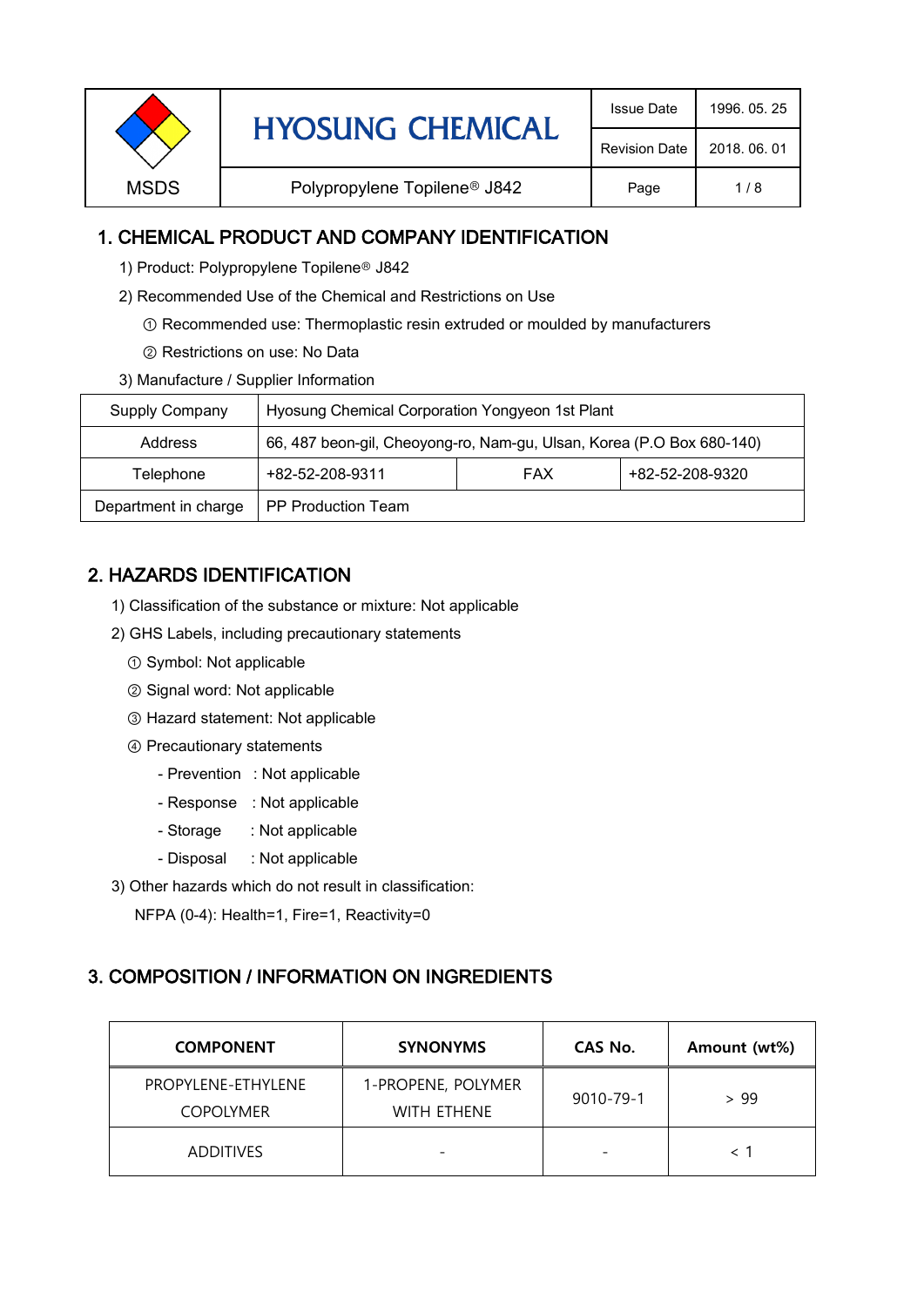|                                                         | <b>HYOSUNG CHEMICAL</b> | <b>Issue Date</b> | 1996, 05, 25 |
|---------------------------------------------------------|-------------------------|-------------------|--------------|
|                                                         | <b>Revision Date</b>    | 2018, 06, 01      |              |
| <b>MSDS</b><br>Polypropylene Topilene <sup>®</sup> J842 |                         | Page              | 2/8          |

## 4. FIRST AID PROCEDURES

- 1) Eye Contact
	- · In case of contact with substance, rinse your eyes immediately with running water for at least 20 minutes.
	- · Take medical action.
- 2) Skin Contact
	- · In case of contact with substance, rinse your skin immediately with running water for at least 20 minutes.
	- · Remove contaminated cloths including shoes immediately.
	- · Take medical action.
- 3) Inhalation
	- · Take medical action.
	- · Move into fresh air.
	- · If short of breathing, provide oxygen supply system.
- 4) Ingestion
	- · Do not put anything into the mouth of an unconscious person.
	- · Take medical action.
- 5) First-Aid Treatment and Information on Medical Doctors
	- · Let a medical provider know about the substance and take appropriate protection.

# 5. FIRE FIGHTING MEASURES

- 1) Suitable (Unsuitable) Extinguishing Media
	- · Extinguishing media: Water, Carbon dioxide, Extinguishing powder, Firefighting foam
	- · Unsuitable Extinguishing media: No data
	- · Large fire: Firefighting, Water spray
- 2) Specific Hazards from Chemical Material
	- · Toxicant from combustion: Pyrolysis or combustion cause irritative gases or carbon dioxides.
- 3) Fire Fighting Procedures and Equipment
	- · If it can be done without risk, move container from fire area.
	- · If it will be leak, do not spray high-pressure water stream.
	- · Dike for later processing.
	- · Use extinguishing agents appropriate for surrounding fire.
	- · Avoid inhalation of materials and combustion products.
	- · Up the wind and avoid low area.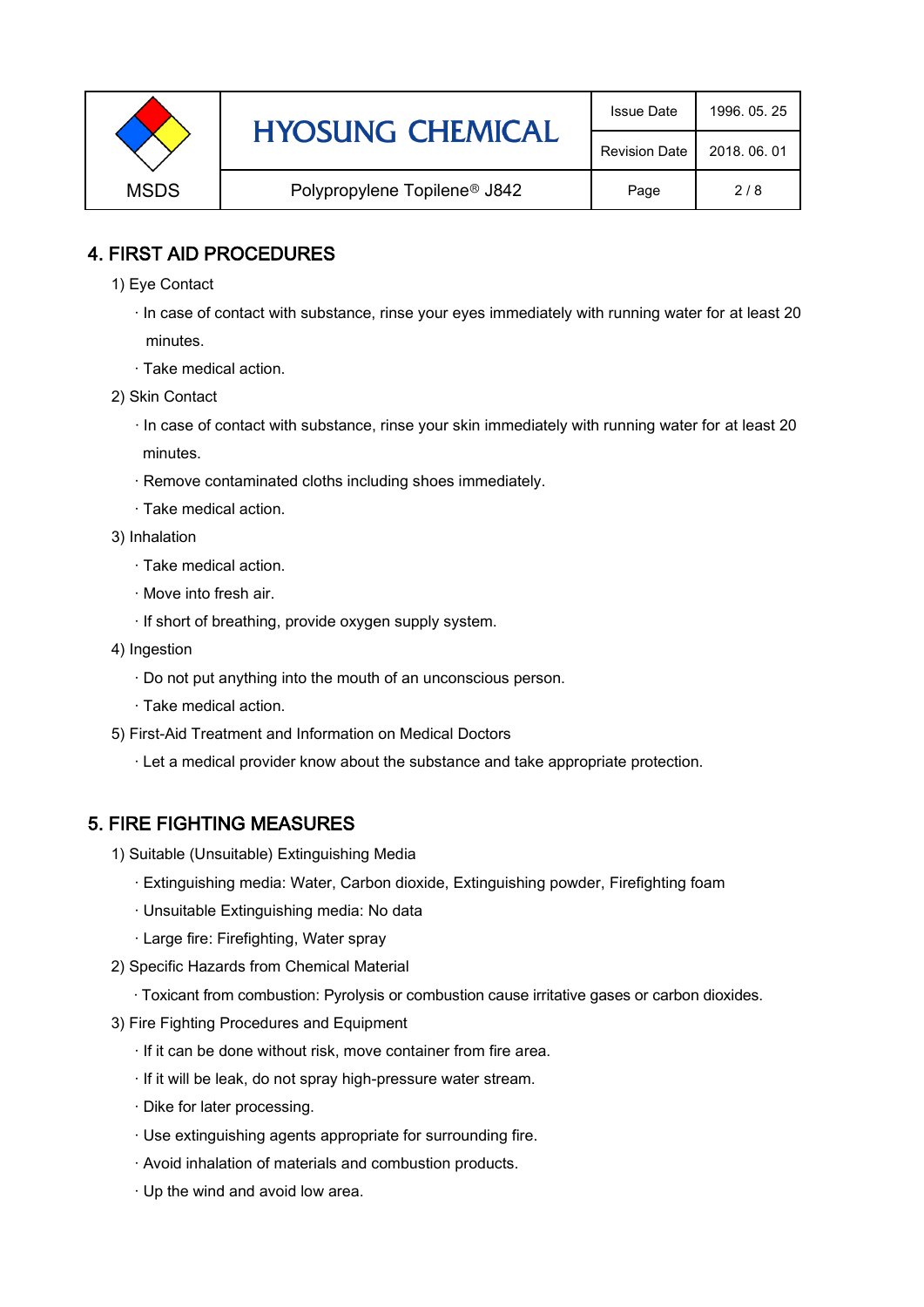| <b>HYOSUNG CHEMICAL</b><br><b>MSDS</b><br>Polypropylene Topilene <sup>®</sup> J842 | <b>Issue Date</b>    | 1996, 05, 25 |
|------------------------------------------------------------------------------------|----------------------|--------------|
|                                                                                    | <b>Revision Date</b> | 2018, 06, 01 |
|                                                                                    |                      | Page         |

## 6. ACCIDENTAL RELEASE MEASURES

- 1) Personal Precautions, Protective Equipment and Emergency Procedures
	- · Remove all flammable sources.
	- · If it is not dangerous, stop leaking.
	- · Take caution of substances and conditions that should be avoided.
	- · Ventilate properly.
	- · Do not touch the effluents or walk around the area.
	- · Prevent producing dust.
- 2) Environmental Precautions
	- · Release to air: Not available
	- · Release to soil: Not available
	- · Release to water: Not available
- 3) Purification and Removal Methods
	- · Small leak: Put in proper containers for waste.
	- ,· Large leak: To minimize the spread, cover it with plastic sheets or water-proof cloths and keep it away from water.

### 7. HANDLING AND STORAGE

- 1) Handling
	- · Avoid direct physical contact.
	- · Wash thoroughly after use.

· Take precautionary measures to prevent against explosion risks, as all types of polymers may develop dust during transporting or grinding of granules.

- 2) Storage
	- · Keep stored in airtight containers.
	- · Keep stores in a cool, dry place.
	- · Place in an appropriate space in compliance with local regulation.

### 8. EXPOSURE CONTROLS AND PERSONAL PROTECTION

- 1) Exposure Limits and Biological Exposure Limits of Chemical
	- · KOSHA: No data
	- · AIHA: No data
	- · ACGIH: No data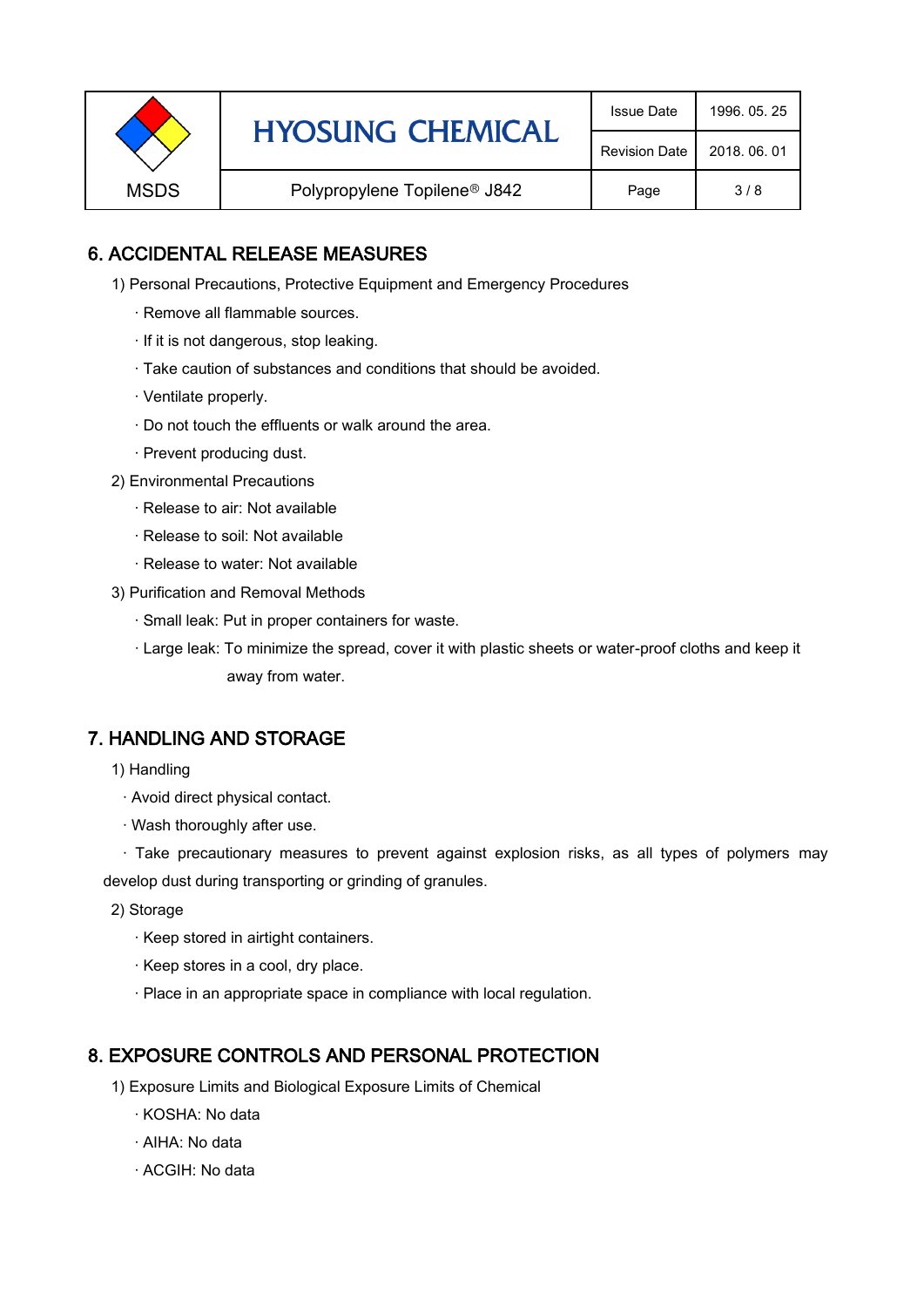|             | <b>HYOSUNG CHEMICAL</b>                  | <b>Issue Date</b> | 1996, 05, 25 |
|-------------|------------------------------------------|-------------------|--------------|
|             | <b>Revision Date</b>                     | 2018, 06, 01      |              |
| <b>MSDS</b> | Polypropylene Topilene <sup>®</sup> J842 | Page              | 4/8          |

- · OSHA: No data
- · Biological exposure limits: No data
- 2) Engineering Management
	- · Install local ventilation system.

· Ventilation equipment should be explosion-proof if explosive concentrations of dust, vapor of fume are present.

- 3) Personal Protective Equipment
	- ① Respiratory protection
		- · Use approved respirator if unable to control airborne dust, fumes, and vapor.
	- ② Eyes protection
		- · The wearing of chemical safety goggles or face shield is recommended.
		- · Install eyes washing facilities and quick drench shower near work areas.
	- ③ Hands protection
		- · The wearing of protective gloves is recommended to prevent exposure.
	- ④ Human body protection
		- · The wearing of protective clothing is recommended to prevent exposure.

#### 9. PHYSICAL AND CHEMICAL PROPERTIES

- 1) Appearance: White pellet
- 2) Odor: Odorless
- 3) Odor Threshold: No data
- 4) pH: No data
- 5) Melting / Freezing Point: 130 ~ 170 ℃
- 6) Initial Boiling Point or Boiling Point Range: No data
- 7) Flash Point: No data
- 8) Evaporation Rate: No data
- 9) Flammability (Solid, Gas) : No data
- 10) Upper / Lower Flammability or Explosive Limits: No data
- 11) Vapor Pressure: No data
- 12) Solubility: Insoluble
- 13) Vapor Density: No data
- 14) Relative Density: 0.88~0.92 kg/L (at 20℃)
- 15) N-Octane / Water Partition Coefficient: No data
- 16) Auto Ignition Temperature: 400℃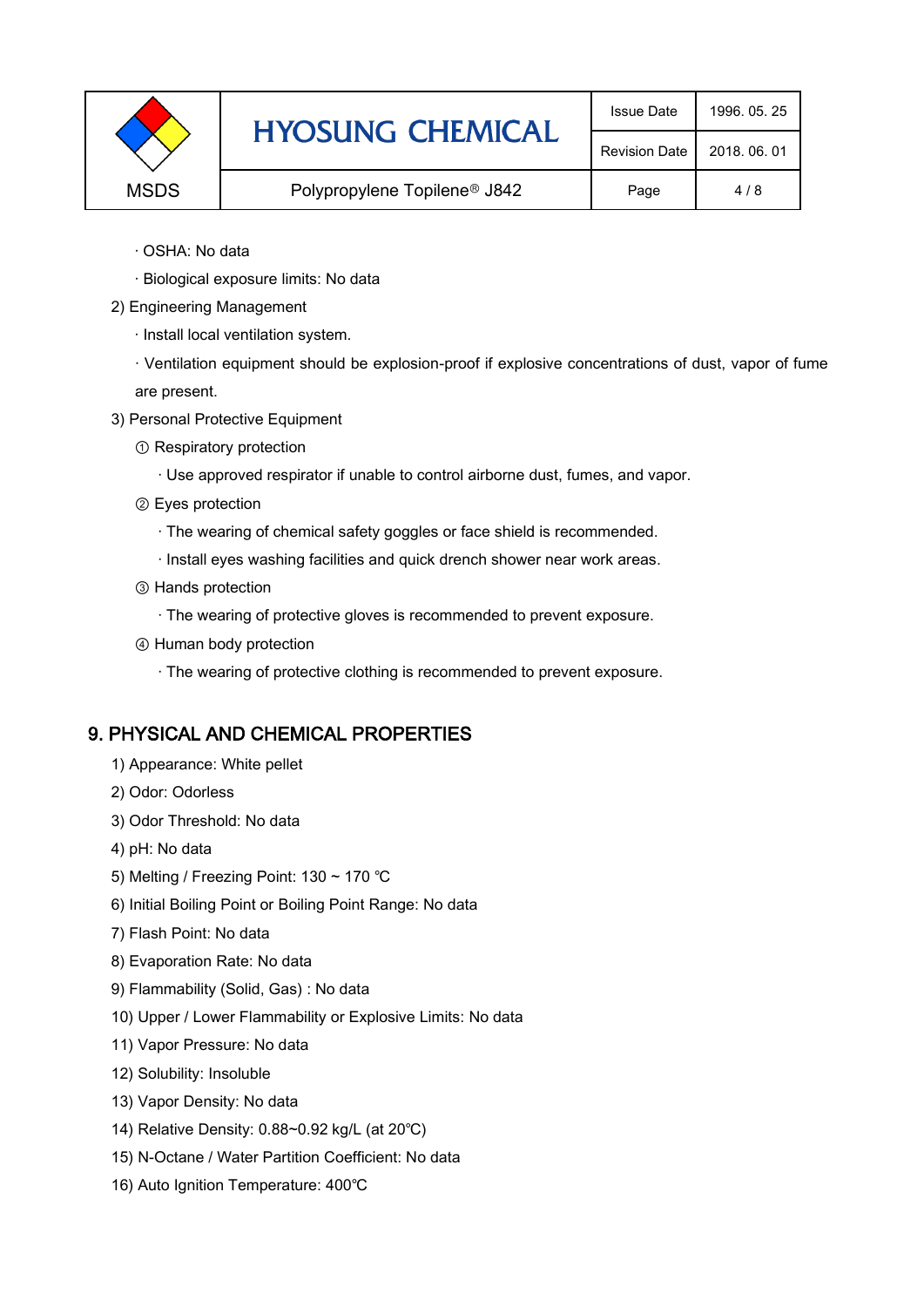|                                                         | <b>HYOSUNG CHEMICAL</b> | <b>Issue Date</b>    | 1996, 05, 25 |
|---------------------------------------------------------|-------------------------|----------------------|--------------|
|                                                         |                         | <b>Revision Date</b> | 2018, 06, 01 |
| <b>MSDS</b><br>Polypropylene Topilene <sup>®</sup> J842 |                         | Page                 | 5/8          |

- 17) Decomposition Temperature: No data
- 18) Viscosity: No data
- 19) Molecular Weight: >10,000

# 10. STABILITY AND REACTIVITY

- 1) Chemical Stability
	- · Stable under normal temperature and pressure.
- 2) Possibility of Hazardous Reaction
	- · Will not occur under normal temperature and pressure.
- 3) Condition to Avoid
	- · Avoid contact with water.
	- · Keep away from heat, sparks and flame.
	- · Avoid contact with strong oxidizing agents, strong alkaline and strong acid.
- 4) Incompatibility with Other Materials
	- · Strong oxidizing materials, Flammable substance.
- 5) Hazardous Decomposition Product

· At elevated temperatures the material will begin to decompose, producing fumes that can contain carbon monoxide, acrolein, aldehydes, and unidentified organic compounds.

### 11. TOXICOLOGICAL INFORMATION

- 1) Information on the Likely Routes of Exposure
	- · Inhalation: No data
	- · Ingestion: No data
	- · Skin contact: No data
	- · Eye contact: No data
- 2) Delayed and Immediate Effects and Chronic Effects From Short or Long Term Exposure
	- Acute toxicity
		- · Oral: No data
		- · Skin: No data
		- · Inhalation: No data
	- Skin corrosion / irritation: No data
	- Serious eye damage / eye irritation: No data
	- Respiratory sensitization: No data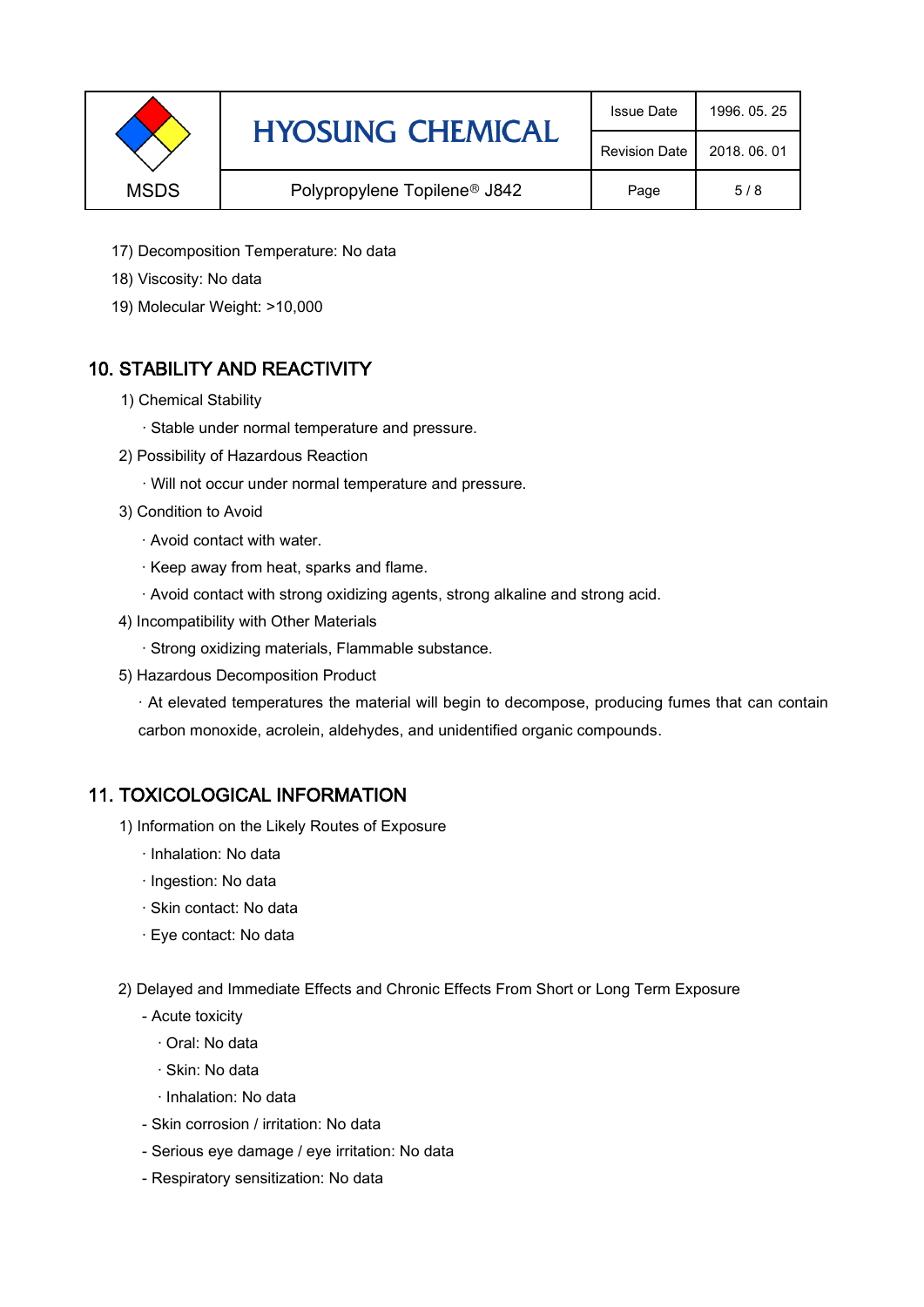|             | <b>HYOSUNG CHEMICAL</b>                  | <b>Issue Date</b> | 1996, 05, 25 |
|-------------|------------------------------------------|-------------------|--------------|
|             | <b>Revision Date</b>                     | 2018, 06, 01      |              |
| <b>MSDS</b> | Polypropylene Topilene <sup>®</sup> J842 | Page              | 6/8          |

- Skin sensitization: No data
- Carcinogenicity
	- · Industrial Safety & Health Law: No data
	- · IARC: No data
	- · OSHA: No data
	- · ACGIH: No data
	- · NTP: No data
	- · EU CLP: No data
- Gem cell mutagenicity: No data
- Reproductive toxicity: No data
- Specific target organ systemic toxicity (Single exposure)
- Specific target organ systemic toxicity (Repeated exposure)
- Aspiration hazard: No data

### 12. ECOLOGICAL INFORMATION

- 1) Ecotoxicity: No data
- 2) Persistence and Degradability: No data
- 3) Bioaccumulative Potential: No data
- 4) Mobility in Soil: No data
- 5) Other Adverse Effects: No data

# 13. DISPOSAL CONSIDERATIONS

- 1) Disposal Method
	- · Dispose in accordance with all applicable environmental regulations.
	- · Empty containers should be recycled or disposed of through an approved waste management facility.
- 2) Disposal Considerations
	- · For proper disposal of used material, an assessment must be completed to determine the proper and permissible waste management options under applicable rules, regulations and laws.

# 14. TRANSPORT INFORMATION

- 1) UN Number: Not regulated as a hazardous material
- 2) UN Proper Shipping Name: Not applicable
- 3) Hazard Class: Not applicable
- 4) Packing Group: Not applicable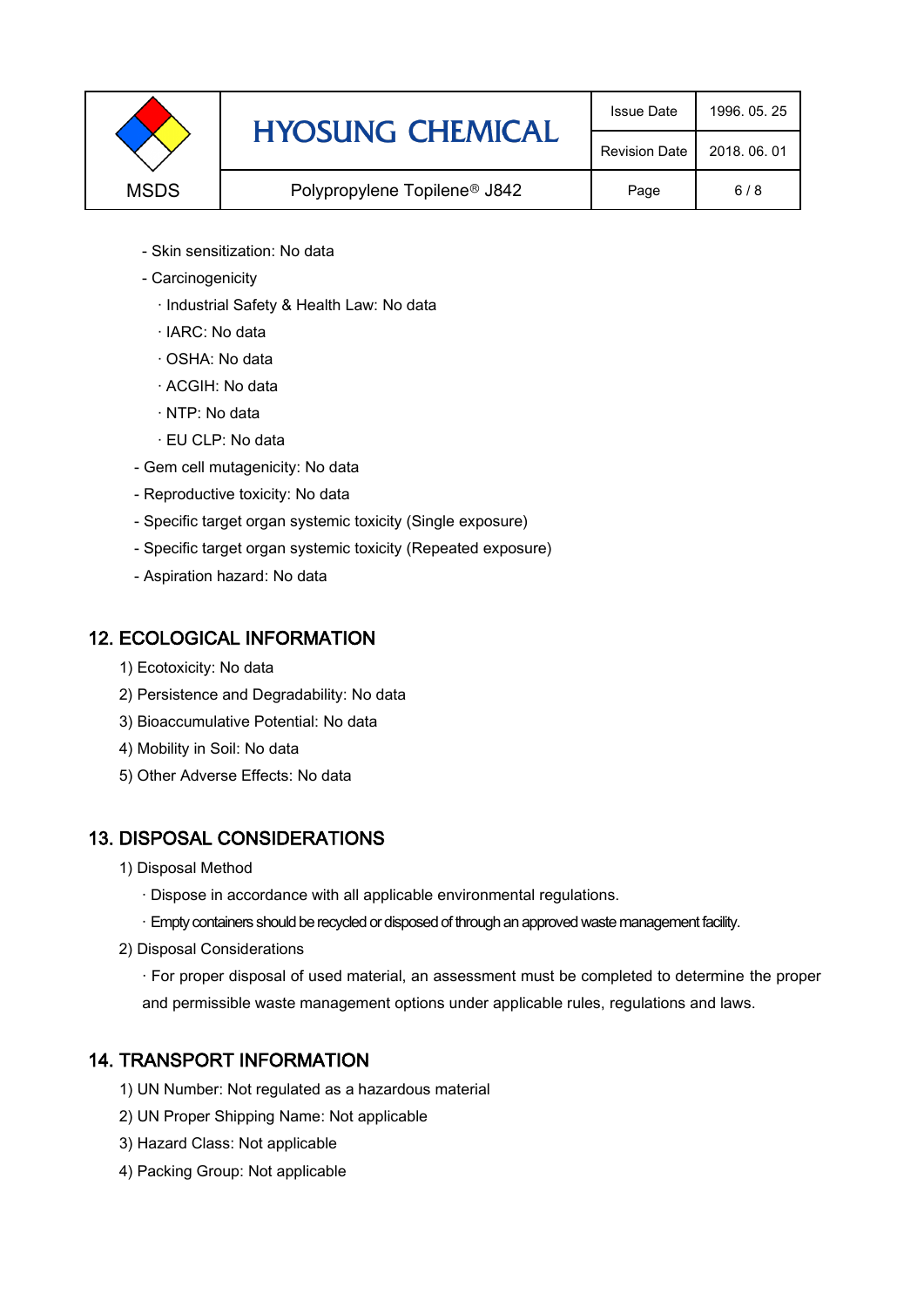|                                                         | <b>HYOSUNG CHEMICAL</b> | <b>Issue Date</b>    | 1996, 05, 25 |
|---------------------------------------------------------|-------------------------|----------------------|--------------|
|                                                         |                         | <b>Revision Date</b> | 2018, 06, 01 |
| <b>MSDS</b><br>Polypropylene Topilene <sup>®</sup> J842 |                         | Page                 | 7/8          |
|                                                         |                         |                      |              |

- 5) Marine Pollutant: Not applicable
- 6) DOT Number: Not regulated as a hazardous material
- 7) IATA Number: Not regulated as a hazardous material
- 8) IMDG Code: Not regulated as a hazardous material
- 9) Further information: Not a hazardous material under DOT, IATA and IMDG
- 10) Special Precautions for User
	- · Emergency management type of fire: Not applicable
	- · Emergency management type of leak: Not applicable

# 15. REGULATORY INFORMATION

- 1) Industrial Safety and Health Law (KOREA): Not applicable
- 2) Toxic Chemical Substance Subject to Management Act (KOREA): Not applicable
- 3) Hazardous Material Safety Act (KOREA): Not applicable
- 4) Other Local or International Regulation
	- Persistent Organic Pollutant Management Law (KOREA): Not applicable
	- EU Classification
		- · Classification: Not applicable
		- · Risk Phrases: Not applicable
		- · Safety Phrases: Not applicable
	- US Regulations
		- · OSHA: Not applicable
		- · CERCLA: Not applicable
		- · EPCRA 302: Not applicable
		- · EPCRA 304: Not applicable
		- · EPCRA 301: Not applicable
	- Rotterdam Convention material: Not applicable
	- Stockholm Convention material: Not applicable
	- Montreal Protocol on Substance: Not applicable

# 16. OTHER INFORMATION

- 1) Reference
	- · KOSHA: Material Safety Data Sheet